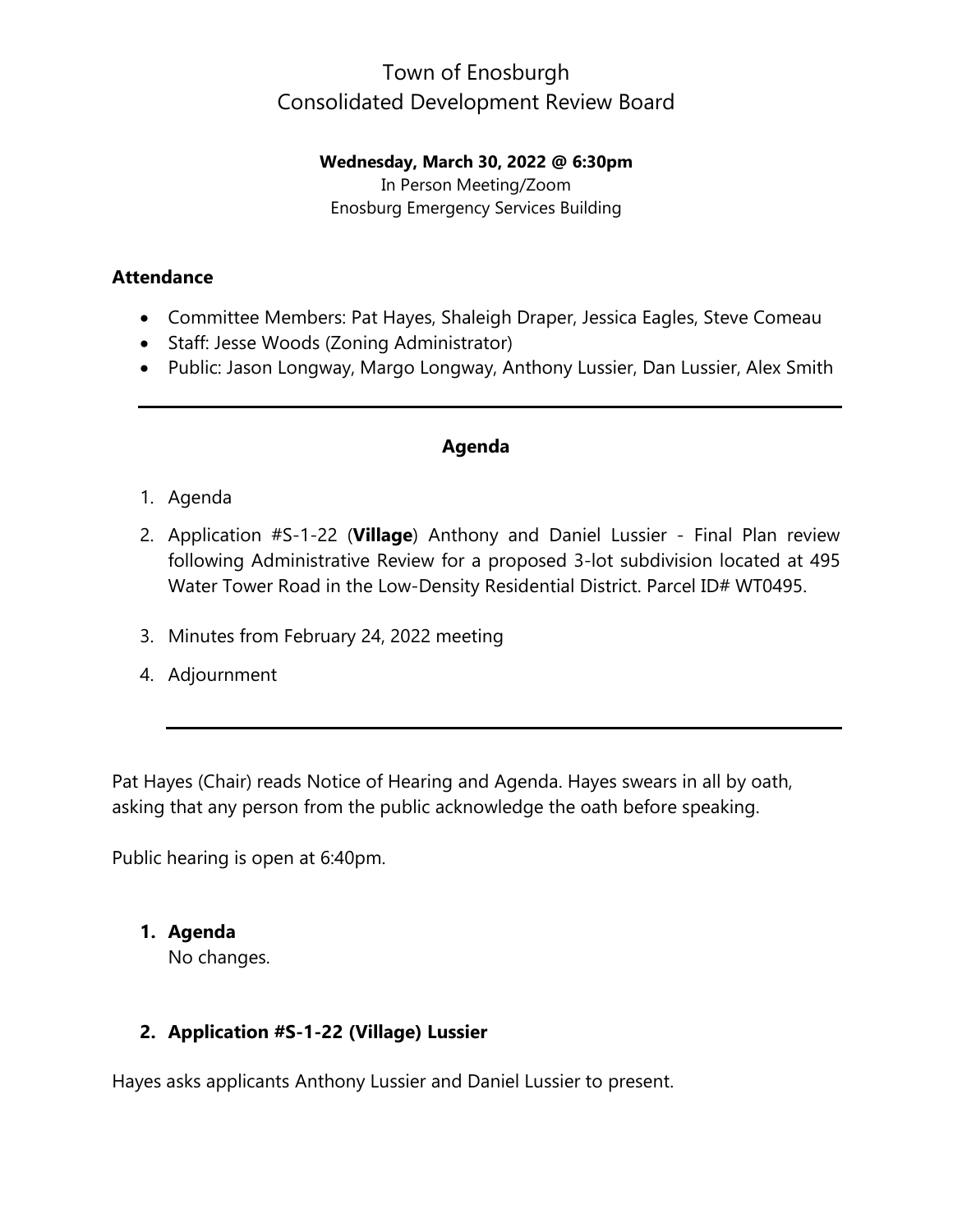# Town of Enosburgh

## Consolidated Development Review Board

Alex Smith, with Barnard & Gervais LLC, presents on behalf of their client, the Lussier's. Smith explains the project is proposing a 3-lot subdivision with an easement through Lot 3B, to access Lot 3A. Due to steep incline on the road frontage of Lot 3A, they decided to put an easement on Lot 3B to access Lot 3A for safety reasons.

An access permit from the Village of Enosburg has been obtained.

There are plans for one single family dwelling on Lot 3A. The other two lots will remain vacant.

With no immediate questions from board members to the applicant, the Chair allows for public comment.

Jason Longway asks if there are plans for development on lots 3, and 3B. Applicants respond that there are no plans for development on either lot.

Chair asks for any further comments or questions from the board or the members of the public. Hearing none, the Chair allows a motion to close the public hearing.

Jessica motions to close the public hearing Shaleigh seconds the motion. The motion passes unanimously. The public hearing is closed at 6:52pm.

Shaleigh motions to enter deliberative session. Steve seconds the motion. The motion passes unanimously. The board enters deliberative at 6:53pm.

Steve motion to exit deliberative session. Jessica seconds the motion. The motion passes unanimously. The board exits deliberative session at 7:04pm.

Shaleigh motions to approve application S-1-22 (Lussier) as presented. Jessica second the motion. The motion passes unanimously.

Shaleigh motions to adjourn.

Jessica seconds the motion.

The motion passes unanimously, and the board adjourns at 7:06pm.